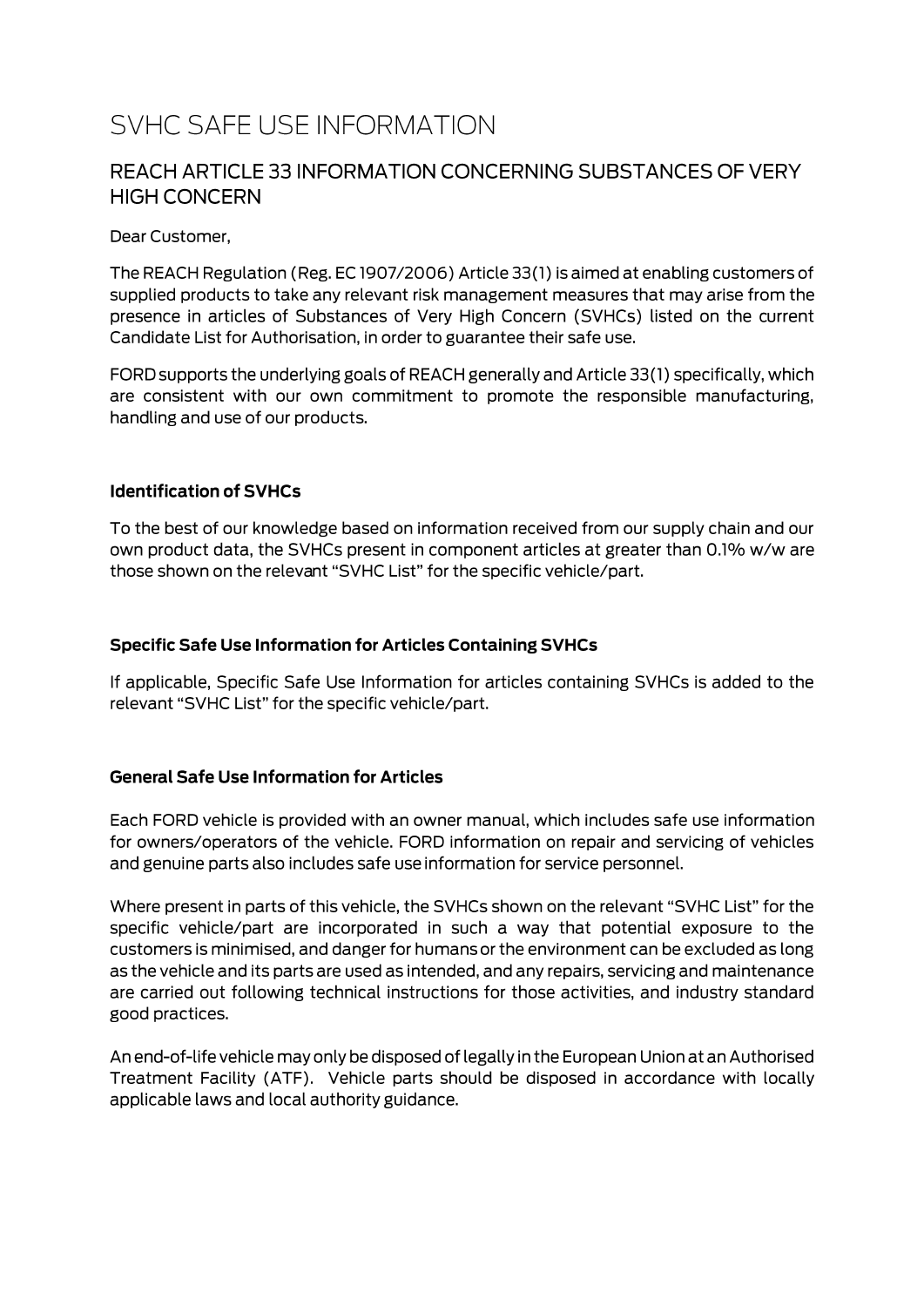# **Model: FORD TRANSIT COURIER / TOURNEO COURIER**

## SVHC List based on ECHA Candidate list as of July 1st 2017

### **Specific Safe Use Information for Articles Containing SVHCs**

No specific safe use information is required - follow General Safe Use Information for Articles.

| <b>Commodity</b>                                                       | <b>REACH SVHC</b>                                                                                                      |
|------------------------------------------------------------------------|------------------------------------------------------------------------------------------------------------------------|
| <b>A/C Compressor</b>                                                  | Lead [7439-92-1]                                                                                                       |
| A/C Lines, Receiver Drier<br>and Accumulator                           | Lead [7439-92-1]                                                                                                       |
| <b>ABS/ESC Module</b>                                                  | Imidazolidine-2-thione [96-45-7]                                                                                       |
|                                                                        | Lead [7439-92-1]                                                                                                       |
| <b>Accessories</b>                                                     | Lead [7439-92-1]                                                                                                       |
| Air Bag Module- Pass Side                                              | Refractory ceramic fibres [142844-00-6]                                                                                |
| <b>AIS - Air Cleaner and Low</b><br><b>Pressure Ducts</b>              | Lead [7439-92-1]                                                                                                       |
|                                                                        | Lead-monoxide [1317-36-8]                                                                                              |
| <b>AIS - High Pressure Ducts</b>                                       | Imidazolidine-2-thione [96-45-7]                                                                                       |
|                                                                        | Lead [7439-92-1]                                                                                                       |
| <b>Alternator</b>                                                      | 4,4'-Isopropylidenediphenol [80-05-7]                                                                                  |
|                                                                        | Lead [7439-92-1]                                                                                                       |
| <b>Antenna</b>                                                         | Lead [7439-92-1]                                                                                                       |
| <b>Audio and Navigation Head</b><br>Units                              | 1,6,7,8,9,14,15,16,17,17,18,18-<br>Dodecachloropentacyclo[12.2.1.16,9.02,13.05,10]octadeca-7,15-<br>diene [13560-89-9] |
|                                                                        | Diboron-trioxide [1303-86-2]                                                                                           |
|                                                                        | Lead [7439-92-1]                                                                                                       |
|                                                                        | Lead-monoxide [1317-36-8]                                                                                              |
|                                                                        | Lead-titanium-trioxide [12060-00-3]                                                                                    |
| <b>Battery</b>                                                         | Lead [7439-92-1]                                                                                                       |
| Body Structure - Floor Pan -<br><b>Front Floor and Side Sill</b>       | Lead [7439-92-1]                                                                                                       |
| <b>Brake - Parking</b>                                                 | 2,4-Di-tert-butyl-6-(5-chlorobenzotriazol-2-yl)phenol [3864-99-1]                                                      |
|                                                                        | Lead [7439-92-1]                                                                                                       |
| <b>Brake Tubes and Hoses</b>                                           | Lead [7439-92-1]                                                                                                       |
| <b>Brakes - Caliper &amp; Anchor</b><br><b>Brkt Assy (Front, Rear)</b> | Lead [7439-92-1]                                                                                                       |
| <b>CHMSL</b>                                                           | Diboron-trioxide [1303-86-2]                                                                                           |
| <b>EDS Wiring Assembly &amp;</b><br><b>Components</b>                  | Lead [7439-92-1]                                                                                                       |
| <b>EGR System (Gas/Diesel)</b>                                         | Lead [7439-92-1]                                                                                                       |
| <b>Electro/Mechanical Devices</b>                                      | Lead [7439-92-1]                                                                                                       |
| <b>Electro/Mechanical Devices -</b><br><b>Reception</b>                | Lead [7439-92-1]                                                                                                       |
| <b>Electro/Mechanical Devices -</b><br><b>Security</b>                 | Lead [7439-92-1]                                                                                                       |
|                                                                        |                                                                                                                        |

|                                                             | Lead(II,IV)-oxide $[1314-41-6]$ |
|-------------------------------------------------------------|---------------------------------|
| <b>Electronic Control Panel and</b> Lead [7439-92-1]<br>CCH |                                 |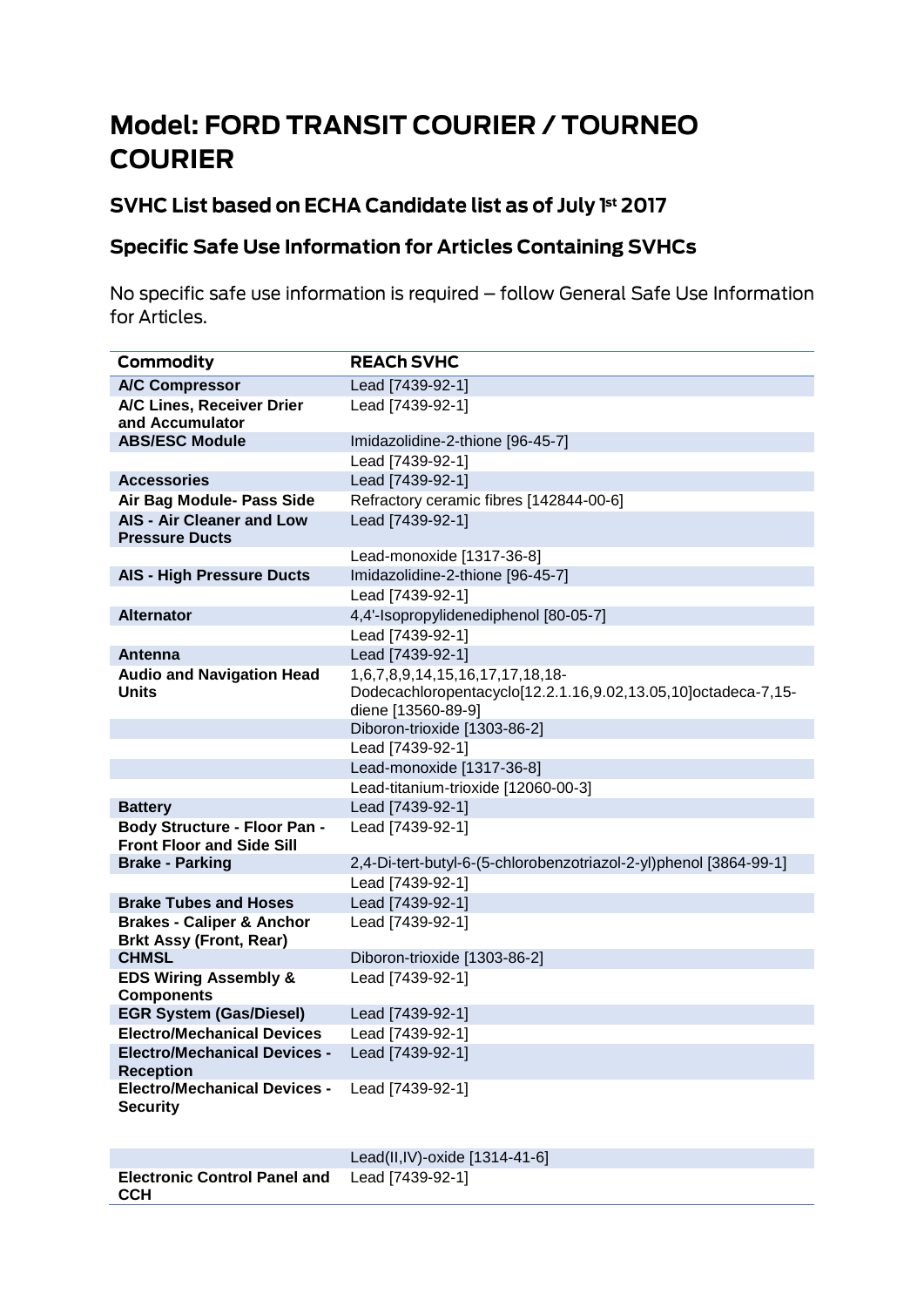| <b>Electronic Modules -</b>                                   | Lead [7439-92-1]                                                                      |
|---------------------------------------------------------------|---------------------------------------------------------------------------------------|
| <b>Displays</b>                                               |                                                                                       |
|                                                               | Lead-monoxide [1317-36-8]                                                             |
| <b>Electronic Modules - SYNC</b>                              | Lead-monoxide [1317-36-8]                                                             |
| <b>Engine Covers and Badges</b>                               | Lead [7439-92-1]                                                                      |
| <b>Engine Sealing (Including</b><br>head gaskets)             | Lead [7439-92-1]                                                                      |
| <b>Evaporator and Blower</b><br><b>Assemby (HVAC Module)</b>  | 1,2-Benzenedicarboxylic acid, di-C6-8-branched alkyl esters, C7-<br>rich [71888-89-6] |
|                                                               | Diboron-trioxide [1303-86-2]                                                          |
|                                                               | Lead [7439-92-1]                                                                      |
|                                                               | Lead-monoxide [1317-36-8]                                                             |
|                                                               | Lead-titanium-trioxide [12060-00-3]                                                   |
|                                                               | Nonoxinol [9016-45-9]                                                                 |
| <b>FEAD</b>                                                   | Lead [7439-92-1]                                                                      |
| <b>Front / Rear Door Trim</b>                                 | C,C'-azodi(formamide) [123-77-3]                                                      |
|                                                               | Octamethylcyclotetrasiloxane [556-67-2]                                               |
| <b>Fuel Delivery Module</b>                                   | Lead [7439-92-1]                                                                      |
| <b>Fuel Filler Pipes</b>                                      | Imidazolidine-2-thione [96-45-7]                                                      |
| <b>Fuel Injection</b>                                         | Imidazolidine-2-thione [96-45-7]                                                      |
|                                                               | Lead [7439-92-1]                                                                      |
| <b>Fuel Lines</b>                                             | Lead [7439-92-1]                                                                      |
| <b>Fuel Tanks</b>                                             | Lead [7439-92-1]                                                                      |
| <b>Headlamp / Side Marker</b>                                 | Lead [7439-92-1]                                                                      |
| <b>Instrument Cluster</b>                                     | Diboron-trioxide [1303-86-2]                                                          |
|                                                               | Lead [7439-92-1]                                                                      |
|                                                               | Lead titanium zirconium oxide [12626-81-2]                                            |
|                                                               | Lead-monoxide [1317-36-8]                                                             |
| <b>Interior Lighting</b>                                      | Lead [7439-92-1]                                                                      |
| <b>IP Finish Panels/Registers</b>                             | Boric acid [10043-35-3]                                                               |
| Latches - Hood, Decklid and<br><b>Liftgate Latches</b>        | Lead [7439-92-1]                                                                      |
| <b>Latches - Side Door/Latch</b>                              | Nonoxinol [9016-45-9]                                                                 |
| <b>Mini Module</b>                                            | Lead [7439-92-1]                                                                      |
|                                                               | Nonoxinol [9016-45-9]                                                                 |
| <b>Luggage and Interior Cargo</b><br><b>Management/Covers</b> | Lead [7439-92-1]                                                                      |
| <b>Park Assist</b>                                            | Lead [7439-92-1]                                                                      |
|                                                               | Lead titanium zirconium oxide [12626-81-2]<br>Lead-monoxide [1317-36-8]               |
|                                                               |                                                                                       |
| <b>PATS Transceiver</b>                                       | Lead-titanium-trioxide [12060-00-3]<br>Lead [7439-92-1]                               |
|                                                               | Lead titanium zirconium oxide [12626-81-2]                                            |
|                                                               | Silicic acid, lead salt [11120-22-2]                                                  |
| <b>Pedal Box</b>                                              | Lead [7439-92-1]                                                                      |
| <b>Plastic Bumpers and Fascias</b>                            | Lead titanium zirconium oxide [12626-81-2]                                            |
|                                                               | Lead-monoxide [1317-36-8]                                                             |
| <b>Powertrain Control Module</b><br>(PCM/EEC/ ECM)            | Lead [7439-92-1]                                                                      |
| <b>PT Mounts</b>                                              | Lead [7439-92-1]                                                                      |
| <b>PT Sensors</b>                                             | Diboron-trioxide [1303-86-2]                                                          |
|                                                               | Lead [7439-92-1]                                                                      |
| <b>Restraint Electronics</b>                                  | Lead [7439-92-1]                                                                      |
| <b>Retainer Plate Spare Wheel</b>                             | Lead [7439-92-1]                                                                      |
| <b>Seat Belts (Front and Rear)</b>                            | Lead [7439-92-1]                                                                      |
| Seats - JIT                                                   | Decamethylcyclopentasiloxane [541-02-6]                                               |